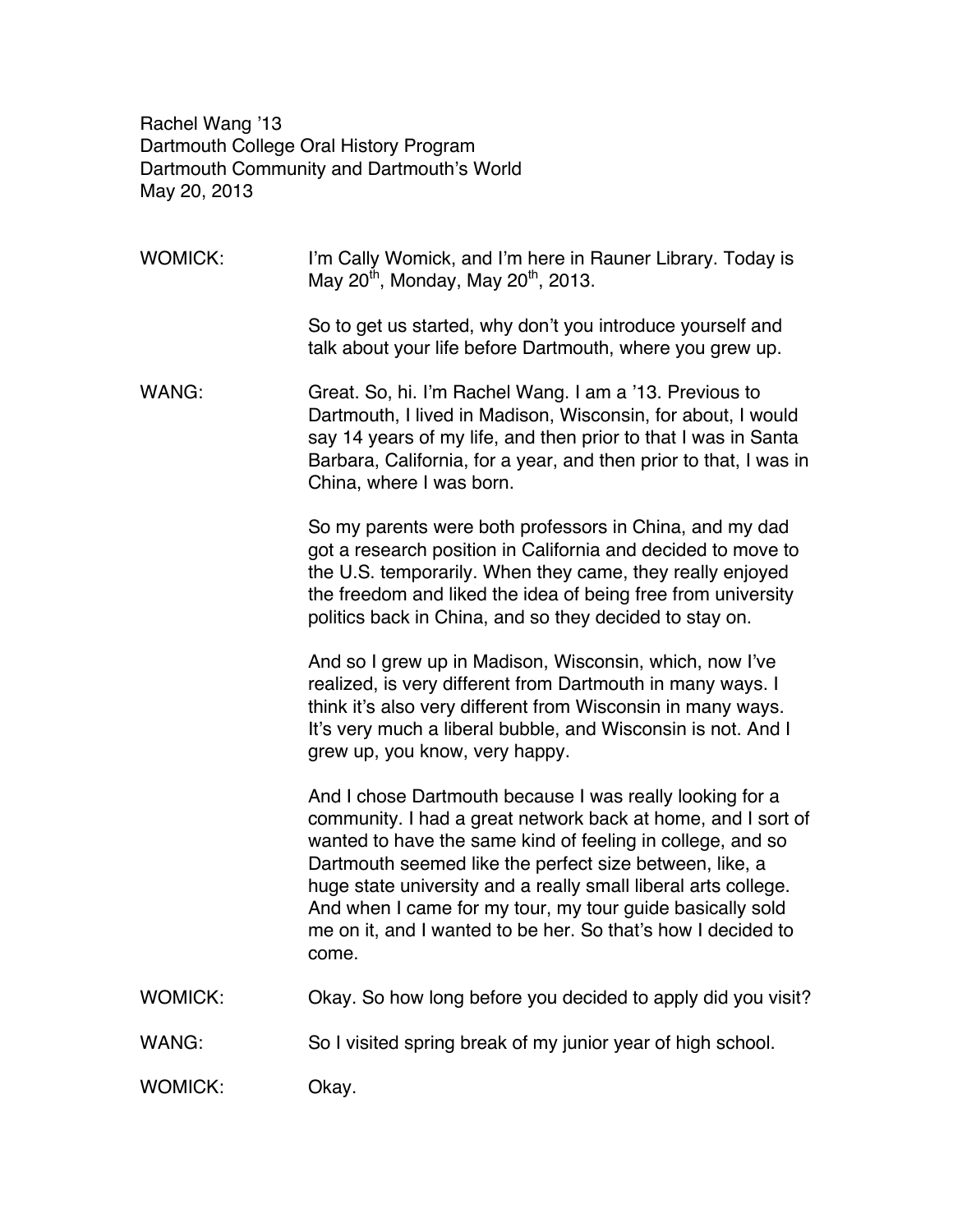- WANG: Mmhm. So I did it before I had applied to any other schools. Dartmouth was really interesting. It was spring break, but it was, like, one of the coldest days of the year. Mother and I were underdressed and were, like, shivering. And, like, you know, throughout the tour it was just like—we were just, like, "Why are we here, walking around when it's so cold outside?" But what was really interesting was how committed the tour guide was. And she was, like, dressed less than we were, which—I think no one was prepared for the weather, and so she was shivering, but she was just, like, so committed and energetic. And we were, like, "You know, if someone can show that dedication under such extreme temperatures, like, this is probably a good place to be." So—
- WOMICK: So what was it like coming here as an official student?
- WANG: So I think my first introduction to Dartmouth was very much the Trips experience. And I was, like, reflecting on, you know, my Dartmouth experience, and I think Trips was integral to my freshman year and to the subsequent years. I did moderate hiking, so J65, for the record. [Chuckles.] I think it was harder than I expected. Of course, I didn't know what moderate hiking was, coming from Wisconsin. It's pretty flat, so hiking is usually not so strenuous.

I think we went through some really interesting experiences—you know, walked through a beehive, you know, had extreme temperature changes at the top of a mountain, and throughout the experience, I made some of my best friends here on campus, and I think that is absolutely what I am so grateful for. And that was really the start of forming, you know, that community and then the start of other communities here on campus for me. Yeah, I love my tripees [chuckles], especially Cally Womick. I know—I don't know if this is, you know, improper, but—

WOMICK: [Chuckles.] So what about orientation and fall term?

WANG: Orientation doesn't really strike me as hugely memorable. I just remember that it was very much a time for me to get to know my freshman floor. And I think that probably is what I most remember, was, you know, that first day, having my mom drop me off and then having her leaving and going to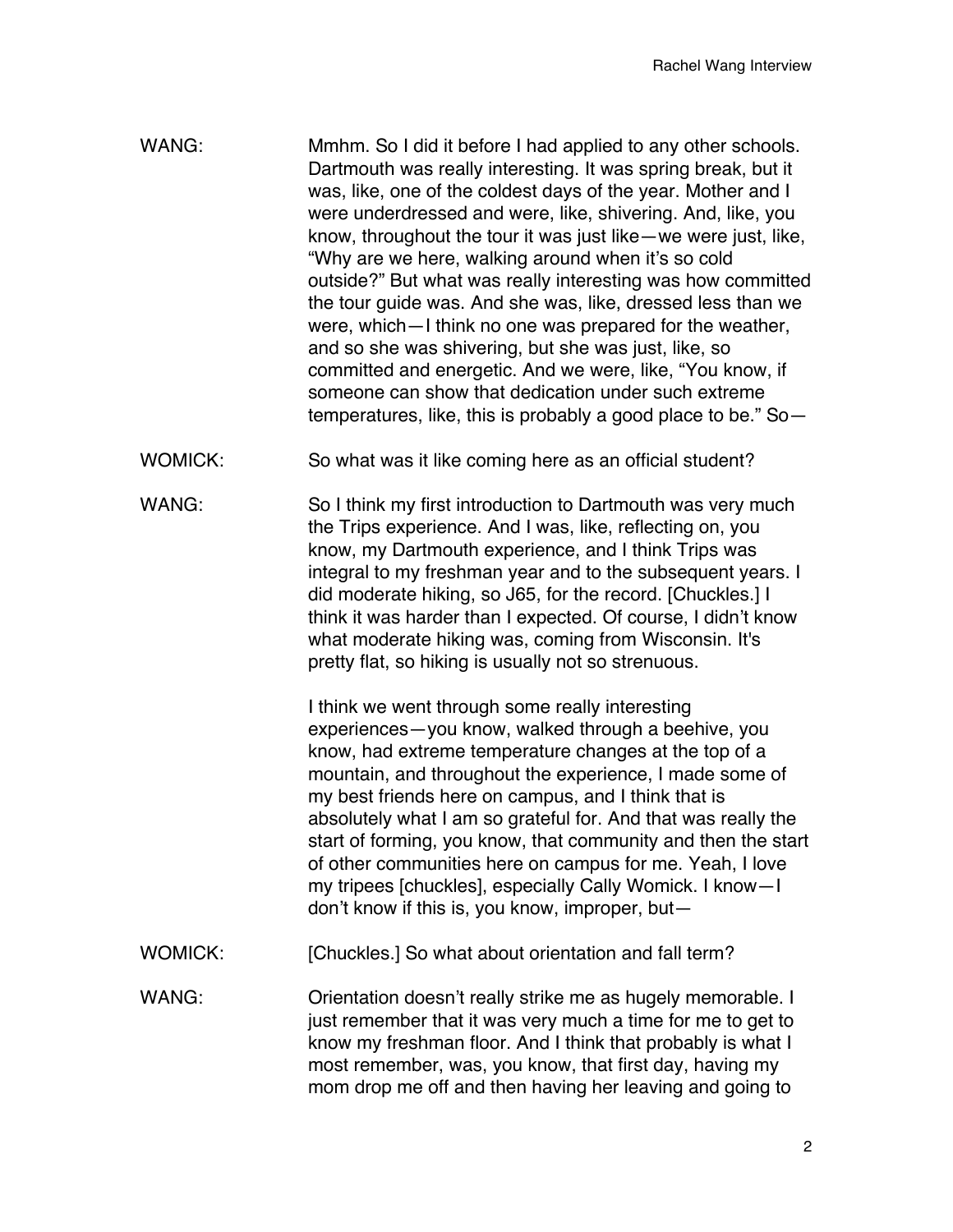that first floor meeting. It was pretty scary because this has been the first time that I've actually left home. I've not really done it for summer camp or any other reason, and so, you know, not being with my parents and being faced with all these strangers for the first time and, you know, living with someone I didn't know was really scary.

But I felt, you know, a sense of connection to these, you know, 20-some other people. They were all very nice to me. And pretty soon, you know, I was able to form relationships and, like, feel like I belonged on my floor.

- WOMICK: Cool.
- WANG: Mm-hm.
- WOMICK: So what sort of things were you involved in over freshman year, and who were you hanging out with?
- WANG: So the people I was hanging out with were mostly my tripees and my freshman floor. The activities I was involved in: I did some, you know, random jobs here and there. I, like, tutored for a term. I worked for Green Corps just to dabble in things. I did a WISP internship in computer science, even though I'm an econ major now.

I think the most memorable experience is—probably was working with Student Assembly and being involved with, like, the academic affairs side of things as well as Parliamentary Debate. That was a pretty large experience for me.

- WOMICK: Do you want to talk about those?
- WANG: About Parli or SA?
- WOMICK: Either. Both.

WANG: Okay. So Parliamentary Debate was something I wanted to do because I had done debate in high school, and so it was very much one of those things where I was, like, you know, *This is something I'm really excited about. It gives me a great opportunity to meet people on campus as well as travel outside of campus.* And there were some really great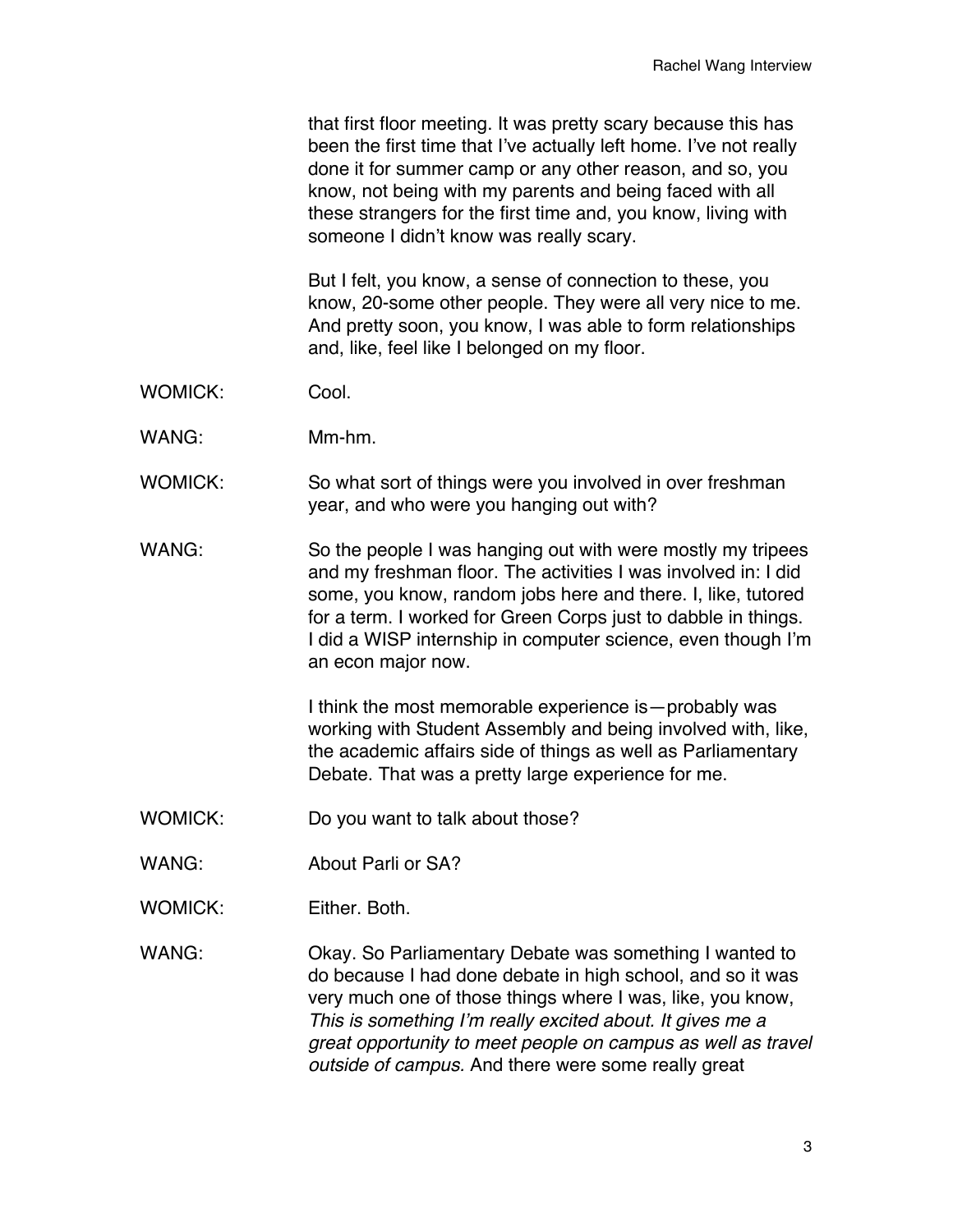upperclassmen on the team, who, you know, I really looked up to.

So I did it. You know, I think the success of it was mixed, but throughout the process, I really learned a lot about myself, and I learned a lot about the school and what it means to be a student at Dartmouth. And so—it's also, like, the kind of the style of debate, parliamentary debate, is very different from public forum, which is what I did in high school. So parliamentary debate is very much on the fly. You know, you sort of don't know what's ahead of you. Someone is presenting a case, and then you just have to defend yourself. And so that kind of—you know, I guess, being able to create arguments with very little time is something that I learned and really appreciated learning, 'cause I think that is something you have to learn to do okay here at Dartmouth as well, 'cause you might find yourself in either a debate in classroom or outside of classroom, and it's really good to, like, think through things quickly and also just, like, having a good understanding of the world before you get into a conversation like that.

Student Assembly was really fun. I also met some really, really great people there, but I think what it showed me was sort of, like, the difficulties of working with the D-Plan. You know, you have lots of leaders in the group who are great and then left, and so committees sometimes fell apart when, you know, leadership wasn't there. Or just dealing with the politics in general of Student Assembly. I was pretty active in, like, campaigning for a candidate who lost with very small margins, and so that was pretty difficult for everyone. And at the end of the day, I think for us it was unclear how much effect we were having on campus, and perhaps the most difficult was working with upperclassmen who were in charge of Student Assembly, who weren't necessarily aligned with, like, the visions of the freshmen. So I think we had a lot of attrition that first year, where a lot of really involved first-year students didn't stay on afterwards.

- WOMICK: Mm-hm. What about sophomore year?
- WANG: Sophomore year. Sophomore year was pretty big, for a few reasons. I was accepted to join COSO, the Council on Student Organizations, my freshman spring. And so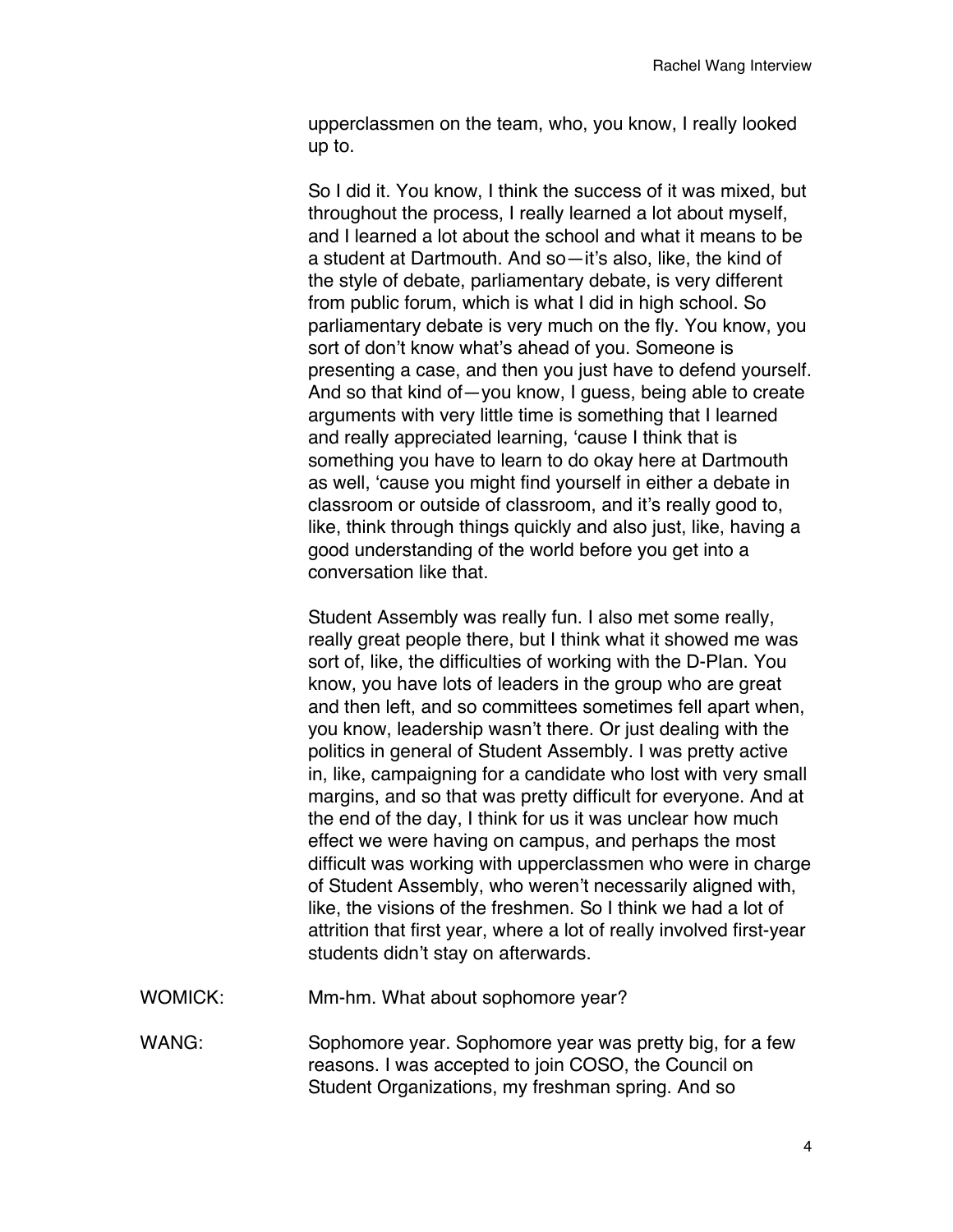sophomore year was when I officially became a member. And I think that was a great experience, working with student organizations and dealing with, you know, the challenges that arise from it.

For me, you know, looking at all the proposals of the events that students were putting on was really exciting. I loved to know what was going on on campus, and I loved working with the board. I think the board—you know, COSO is not as well known to a lot of people, but the way I would describe it is just a lot of people with some really interesting experiences and personalities coming together, trying to best support the groups but not always agreeing initially. And just, you know, being able to have those conversations and deal with potential conflicts that might arise was really exciting. And I think that's the kind of energy and, you know,—I don't know, a different side of campus that I really appreciated being a part of, and I'm very honored to be a part of it.

I think the second thing that was sort of major about sophomore year, or the start of it, at least, was joining a sorority. So I joined Epsilon Kappa Theta, and I joined partially because I, you know, didn't really know what was going on and it just happened. But I think more importantly, I really wanted a community of women and especially upperclass women that I could look up to. And that's definitely what I found in Theta: lots of incredibly strong women, a strong community that really works to build people up and, you know, foster interesting conversations. And I gained a lot of confidence through that experience. I also, you know, push myself a little bit more to, like, be more open and to engage more with others, and I think that was a huge positive result of joining a sorority.

I think the last thing was I was coming sort of into my own with academics. I struggled freshman year with classes. You know, it was really strange because I didn't quite know why I was struggling. It wasn't like the classes were, like, so incredibly challenging that I couldn't do it or, like, you know, that somehow I was just so far behind. But it was—I felt like every time I tried, I was just coming short of, like, where I wanted to be. And so that was sort of the constant struggle I had.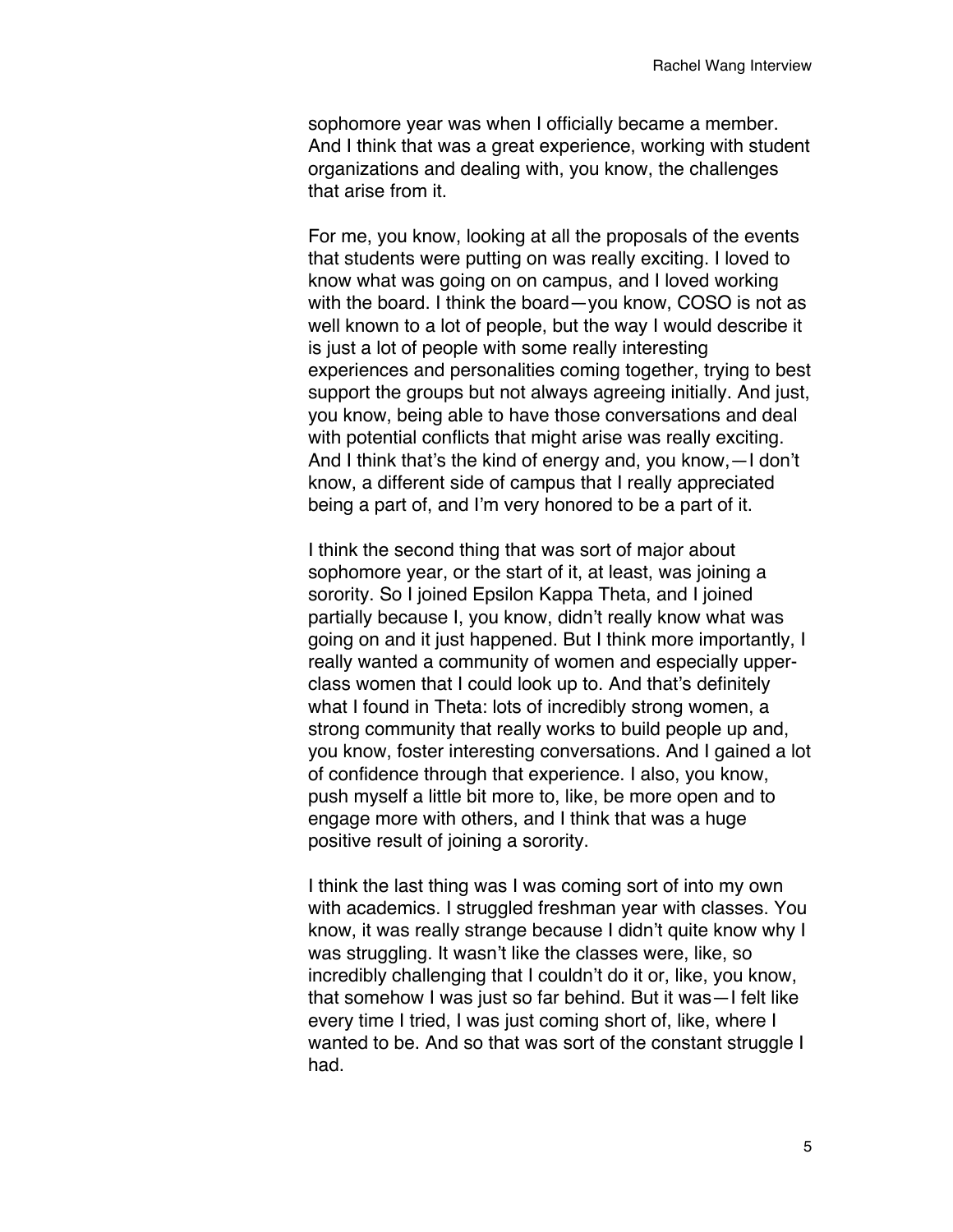And sophomore fall, I sort of hit my stride, being, like, *Wow!* Like, *This is the level of work I have to do. This is the kind of work I have to do to really get the most out of my experience.* And so that felt very liberating.

WOMICK: Mhm. Yeah. What about junior year?

WANG: Junior year, I was off in the fall. I took an internship at the Department of the Treasury, in the Office of Economic Policy, and that was something that I wanted to do because I was an econ major and was interested in public policy at that time, and so during sophomore summer I Googled those two words together plus internship, and this was one of the top hits on Google. And so I thought, *You know, I'm gonna apply for it*.

> And I was lucky enough to be accepted, and so I went with Rockefeller funding. And that was a really great experience. I lived with someone that I found on Craigslist, you know. She was a Spanish woman, single mom, who was, like, a revenue manager for Marriott. And we had great conversations about, like, you know, I guess being a single parent and, like, the hotel business. And for me it was definitely, like, a stretch to put myself to live, first of all, with someone I didn't know, but secondly, to live independently and cook for myself, manage my own budget, you know, manage my own transportation, all of that. And I think it was incredibly rewarding.

> I learned so much. And working at the Treasury itself, too, was great. For the first time, it really showed me that the government is not some, like, body that just, you know, exists. It is comprised of people: people who have families, people who are really passionate about their work. And so I was impressed by how hard-working and intelligent the people at my work were and actually how non-hierarchal it was. It was very much—you know, sure, people had different positions in the office, but people also respected the opinions of people who weren't as high up. And so, like, as an intern, I would have the ability to have input, and I could do work for other people and, you know, people talked to me like—and I called everyone by their first names. And so I think in that way, it took a lot of the mystery out of the government for me, and that experience was very positive.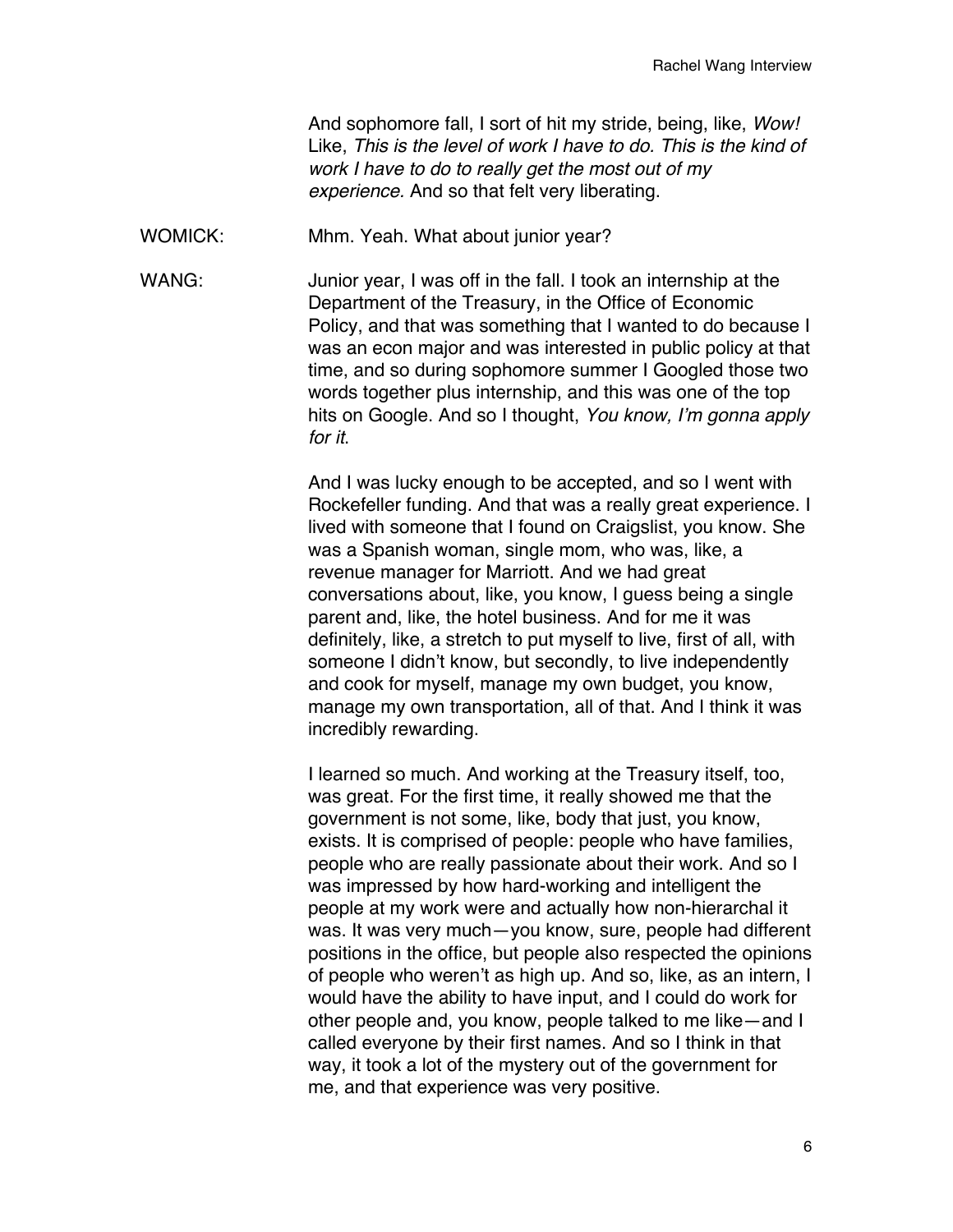I also got to do some cool things, like go to the White House for the Christmas tree time, where you could just, you know, go to each room and each room is decorated differently, with different Christmas trees and ornaments, and it was, you know, gorgeous. And it was sort of interesting because, you know, invitations to those are, like, given out sort of mysteriously, but, like, at the Treasury, the office got a few. And the administrative, you know, assistant basically told the interns, like, "You guys get first dibs." Like, you know, "This may not be the case in every office, but in our office like, you're not doing this for pay, and, like, this is the least we can do." And so I think that was an opportunity that maybe wouldn't have arisen in a different context, but for us it was great. So all the interns went, and it was a really great experience.

- WOMICK: Sounds wonderful.
- WANG: Yeah. There's lots of you know how Bo's the family dog? There was lots of, like, I don't know, like, miniature structures of Bo. And I remember, like, in an interview, Michelle Obama said something about how, like, he was confused when he, like, went to the different rooms and, like, saw, like, you know, replicas of himself. He's, like, *What's going on?*
- WOMICK: [Chuckles.]
- WANG: It was really adorable.

WOMICK: Anything else about junior year?

WANG: Mmm? Anything else about junior year? It was really good. I think one thing that I actually have left out, talking, I realize, is that I was a UGA for two years for a freshman floor. And so that has actually been an incredible learning process for me, being able to not only be responsible for myself but be responsible for my community, and also being *more* responsible for myself so that I can actually be responsible for my community is something that was a great learning process. You know, starting off in sophomore year, I felt like I was barely older than the people I was supposed to be a mentor to, and being able to balance the different aspects of my life as well as my job, also being able to have that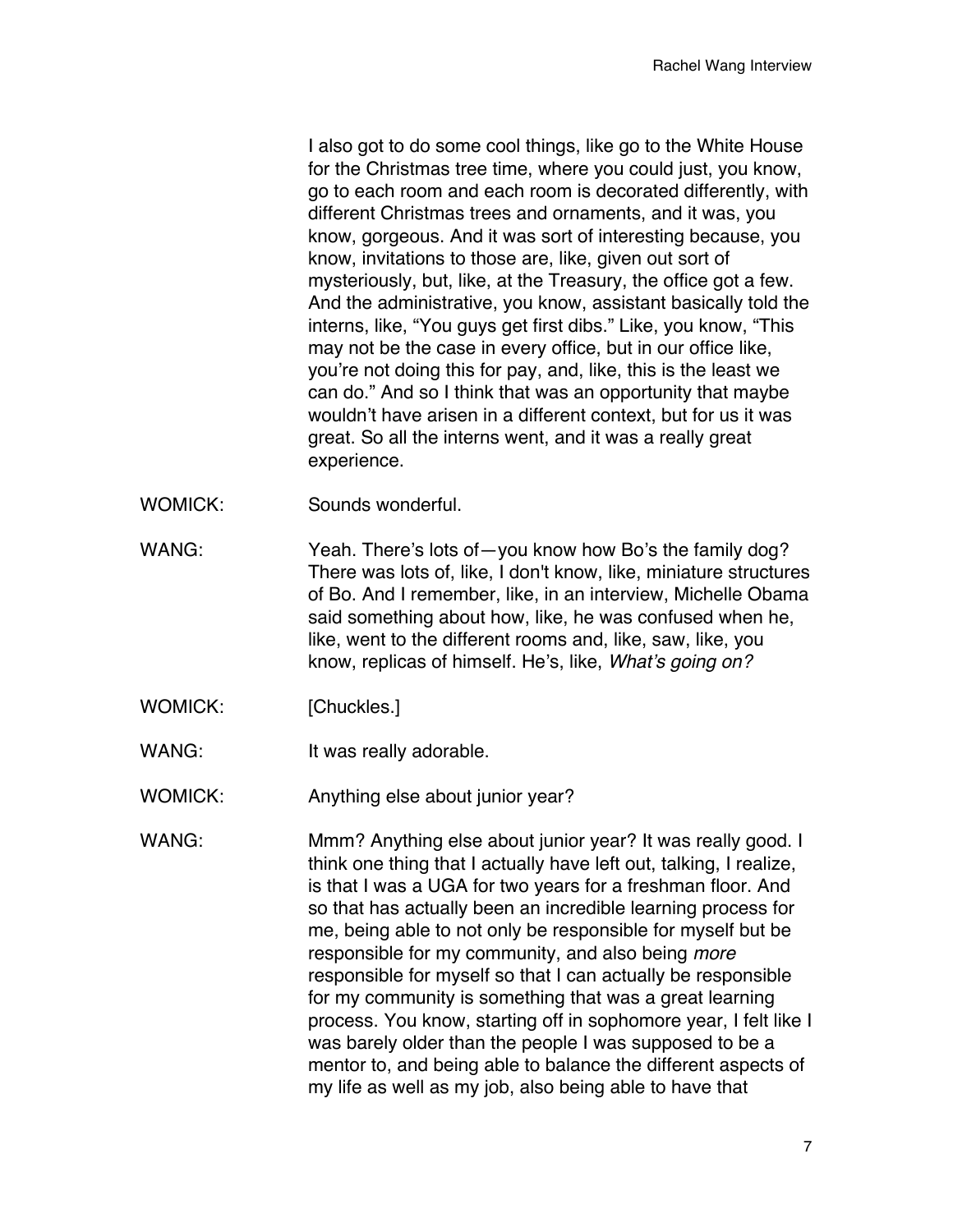relationship where we're friends but at the end of the day, you know, I will be the one who, you know, will be responsible and say, like, "This is not okay behavior" was a really good learning experience. And that really shaped who I am, how I think about things, and I think it really impressed on me the importance of sort of modeling what I preach and being accountable to my own actions and being accountable for the people around me.

And one thing I am learning senior year is being able to, you know, admit when I have done things wrong, being able to tell other people when I think something is wrong, and really creating and fostering this sort of culture of accountability I think is something that I learned as a UGA, and is something that I'm trying to practice now.

WOMICK: What about senior year?

WANG: Senior year. So senior year has been, like, really interesting. I think coming on in the fall, I was so excited to, you know, see people again after not seeing many of them for a while because of the D-Plan. And I decided to room in a fiveperson suite with three of my freshman floormates as well as just another really great friend. And, you know, being able to, like, figure out how that worked and having that work was really great. I felt like I was very much included in this community. I continued to, you know, have connections with people who really mattered to me, and that was great.

> Throughout this time, though, I was dealing with the fact that my parents had decided to move to China, and so—we had lived in the U.S. since I was four, and my dad decided to take a job that was, you know, a dream job of sorts, and so he and my mom decided, "Okay, we're just gonna move to China." The move was very quick. They moved I think in July. And so basically, when I came back to school, they were already in China. And I had decided by then to take winter term off to go spend time with them.

It was sort of interesting, the decision to take winter off, just because I guess with that I sort of killed the existence of my public policy minor 'cause of some classes I needed to take during that term and just, like, some other personal decisions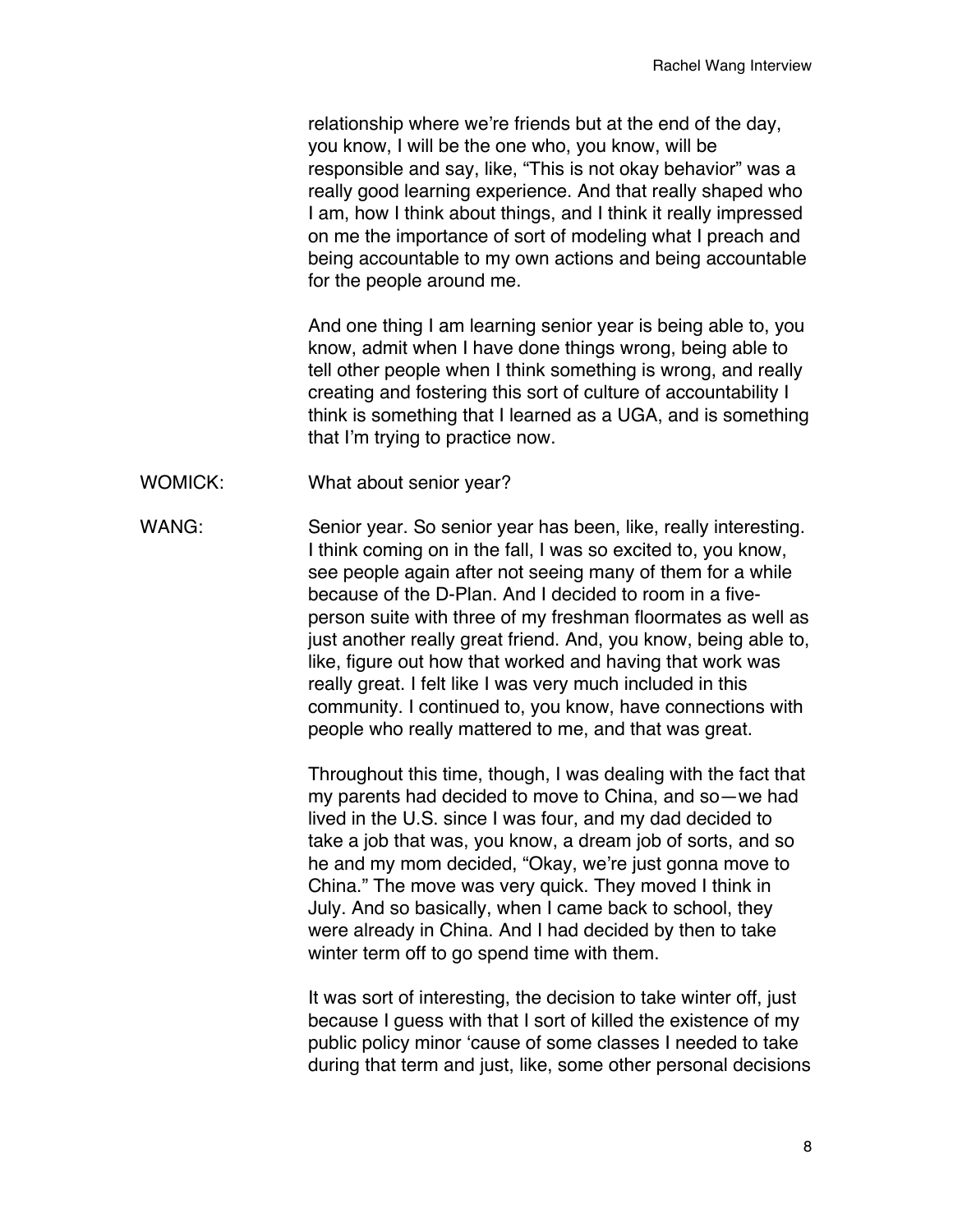of, like, jobs that I could no longer accept because of my D-Plan. That was hard.

But I spent three months with my parents in Asia. I spent a week in Seoul, Korea, to hang out with my roommate. I think that experience was really great because it taught me that relaxation is awesome. I think I've gone through Dartmouth, and, you know, I've always been, you know, very committed to being busy, and, you know, I was always doing things that I enjoyed. I think that was something that I emphasized. And I thought, though, that the only way I could be happy was to be busy, that, you know, if somehow the busy, the crazy all died down, then I would just be sad and bored.

However, I was not bored or sad during the winter, and I think that's something that shocked a lot of people. [Laughter.] You know, I come back, and friends ask me, like, "So, like, were you doing research? Were you doing, like, an internship?" And I'm thinking, like, *Why?* Like, I just chilled. Like, I, you know, went to the market with my mother, I took walks, I biked around. You know, I read a lot, I did Zumba off of DVDs I had gotten for myself. Like, you know, I traveled quite a bit. You know, I went hiking, I ate lots of coconuts.

WOMICK: [Chuckles.]

WANG: Like, these are just great experiences, and I don't know why we always have to be so busy. And so I was thinking, like, *This is the longest vacation I'll have before I retire, so I might as well [laughs] make the most of not doing anything.* And so that was really, really good for me.

> So then I come back to spring term, and all of a sudden everything is ramped up again, right? It's, like, so much work. It's, like, *How did I ever do this, ever?* But it's been really exciting and fun. I think one thing—you know, I'm grabbing a lot of meals with different people. I have standing meals with people I really care about, and it's nice to connect in that way.

One other thing is, you know, this spring term has been pretty controversial. There's been a lot of things going on campus with the protests, with people questioning the Dartmouth experience, and I think for me it's been really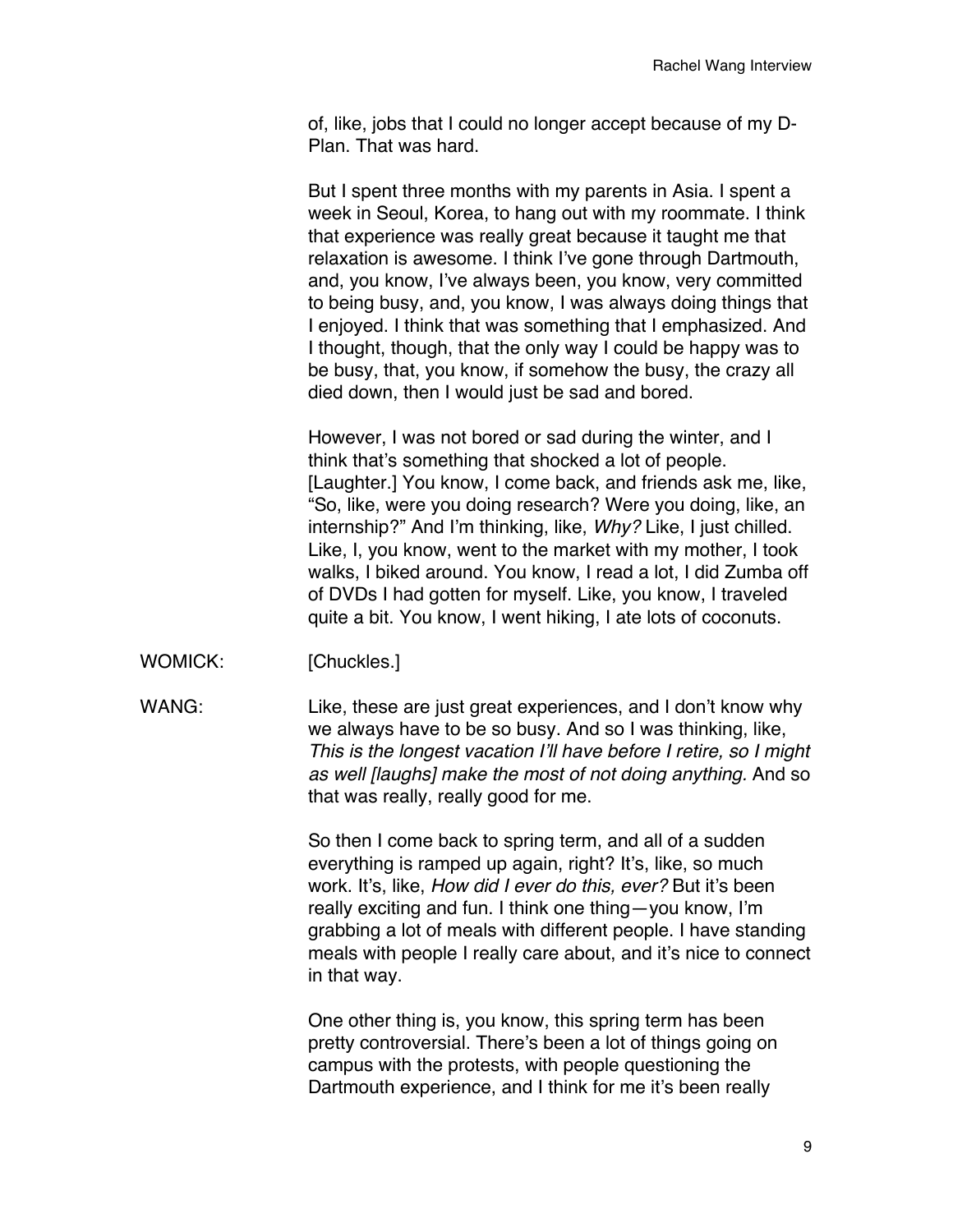liberating to think—I've spent a lot of time thinking and talking, and I love those conversations, and really being engaged with people has made this experience really fun and challenging. And I think for me sort of being alive is having the ability to think and to care and to question.

And so that has been spring term for me. It's not quite over yet. I have two weeks left, I think. The next few days will be spent writing a few papers, and then the week after that will be spending time with the people I care about most. So—I don't know. Sort of bittersweet, at this point.

- WOMICK: Yeah. So thinking about all of your time at Dartmouth, would you say that there is such a thing as the, quote, "Dartmouth community"? And if so, who's a part of it?
- WANG: Mmm. Interesting. I think that we often talk about the Dartmouth community, and I think in some ways, I think the Dartmouth community exists in the sense that, you know, if you are a staff, faculty—you know, any kind of worker here or student here, you know, in a sense you are part of Dartmouth. If you have, like, a @dartmouth.edu e-mail address, you're a part of Dartmouth. Now, whether or not that's a community is a different question.

But I think—you know, we see that—if, like,—we talk about, like, the community principles and stuff. So I think there is some existence of a community, although then I guess this gets into the question of what do you define as community. And I think that for me, a com-—the community exists in the sense that we should hold each other accountable. We need to respect each other, and we need to make sure that everyone feels like they can participate to the fullest here.

So I think ideally there would be a community like that. I think there's a lot of problems that prevent it from fully existing now. So I think it could exist. I think it doesn't fully exist currently. But I also think for me, with my own communities, I try not to think about having an entire community 'cause I just think that's sometimes very exhausting, to think about my community as, like, this huge thing, so I think about, like, my community as, like, you know, my suite with the four people I live with; smaller communities, like, you know, the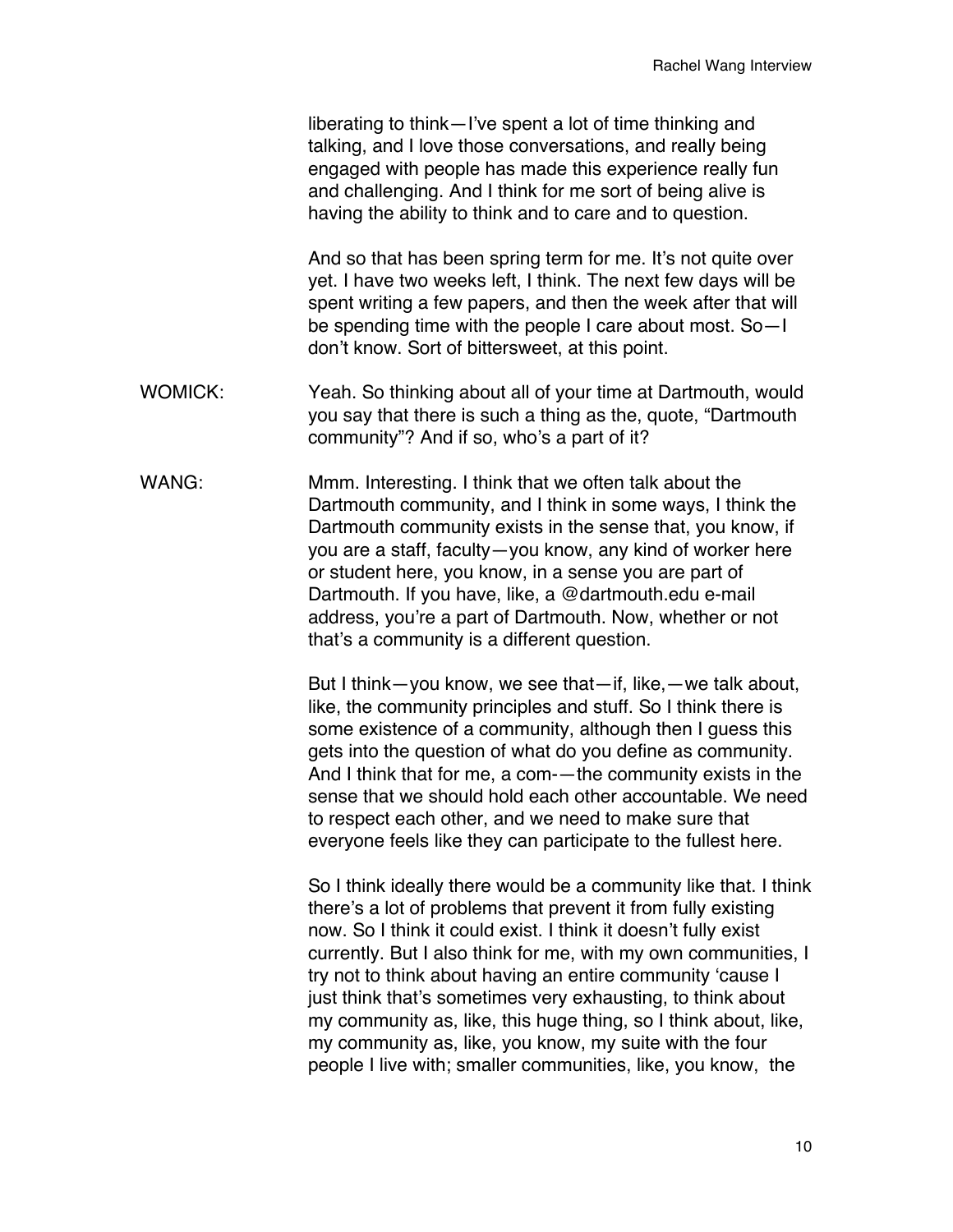organizations I'm a part of, like, COSO or, like, you know, being part of Theta.

And then I think about the Dartmouth community as a whole because, like, this something that I am a part of and I care about. But I think—I don't know, this is a hard question for me. I don't think I'm doing it justice, but I think there should be a community. I just don't think it fully exists,—

- WOMICK: Mm-hm.
- WANG:  $-1$  think is the answer. I think that's different than how I started, but.
- WOMICK: Yeah.

Do you think that there are any people who have an easier time fitting in at Dartmouth and people who have a tougher time?

WANG: So I think the question really relies on what does it mean to fit in at Dartmouth, and oftentimes our definitions of fitting in are, like, what we perceive to be true or, you know, what we perceive—so I think—and it's really interesting because I think everyone struggles with fitting in, finding a community here, especially your first year, and I think that perhaps a lot of people who appear like they fit in don't actually fit in, and then the people who feel like they don't fit in are actually fitting in quite well. So I think that's sort of a difficult question, just like the, like, "Can you be happy at Dartmouth?" kind of question.

> Personally, I feel like I do fit in. I think that I have found really, really incredible relationships, and that has helped me. I think my friends are what keep me happy and strong here at Dartmouth. And I definitely have problems with, you know, parts of our culture and parts of, you know, how things are run, but I think for me, the best way to address those is to talk about them and not pretend that they don't exist. And I think through talking about them in some ways, I've helped communicate it to the people that I care about.

You know, sometimes their behaviors, by the people with whom I have these really strong relationships, there are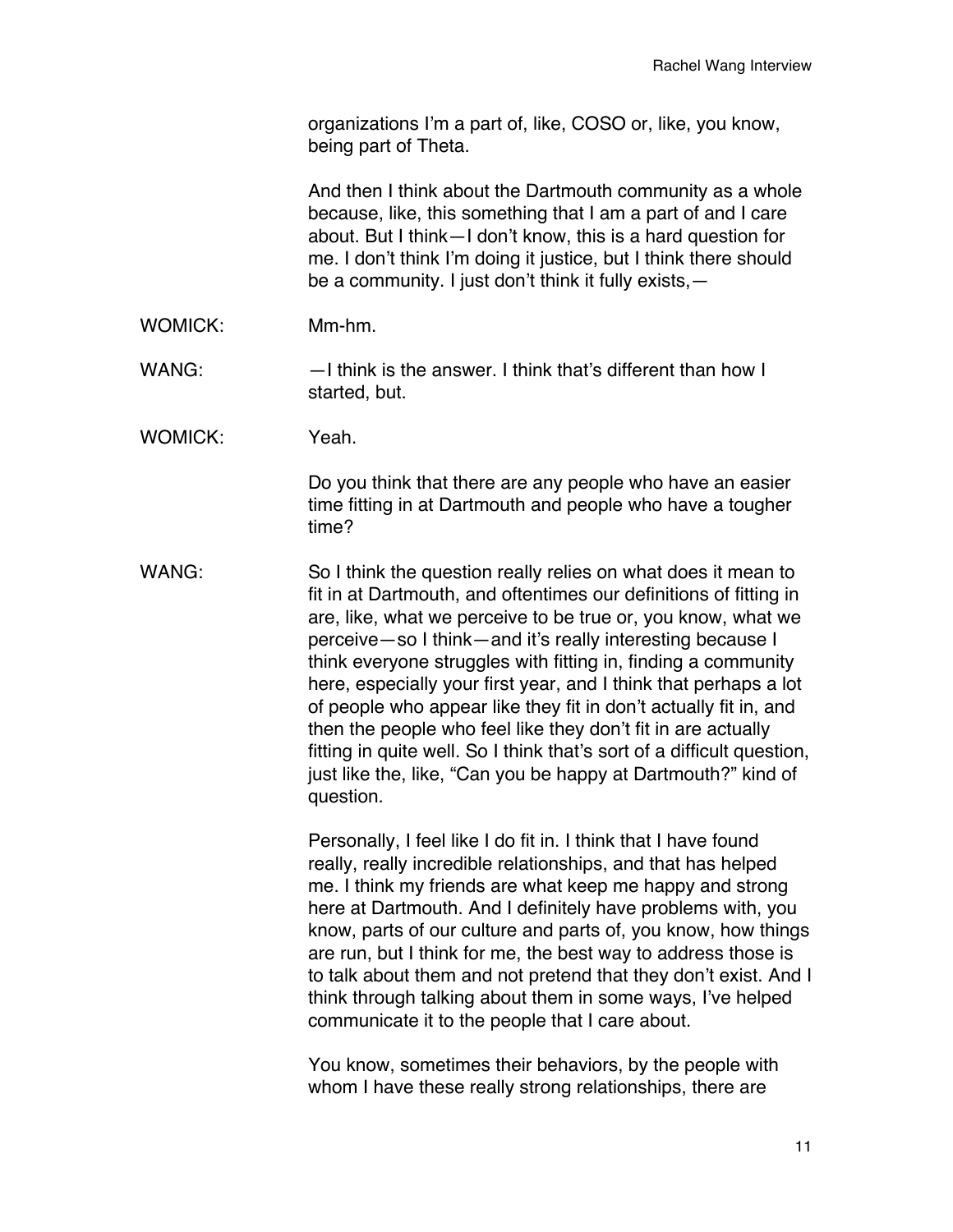|                | behaviors that concern me and make me upset. And the best<br>way for me to feel better about them is addressing them and<br>talking about them. And I've seen positive change from that.                                                                                                                                                                                                                                                                                                                                                                                                                                                                                                                |  |
|----------------|---------------------------------------------------------------------------------------------------------------------------------------------------------------------------------------------------------------------------------------------------------------------------------------------------------------------------------------------------------------------------------------------------------------------------------------------------------------------------------------------------------------------------------------------------------------------------------------------------------------------------------------------------------------------------------------------------------|--|
|                | And so I think on a larger scale, like, for students, if we see<br>something wrong, like, it is okay to talk about it, and, like,<br>eventually things are starting to change, do change, and I<br>think that's something we need to be aware of as well.                                                                                                                                                                                                                                                                                                                                                                                                                                               |  |
| <b>WOMICK:</b> | Mm-hm.                                                                                                                                                                                                                                                                                                                                                                                                                                                                                                                                                                                                                                                                                                  |  |
| WANG:          | So, wait, what was the start of your question? What was your<br>question?                                                                                                                                                                                                                                                                                                                                                                                                                                                                                                                                                                                                                               |  |
| <b>WOMICK:</b> | Do you think that there are people who have an easier time<br>fitting in or a tougher time?                                                                                                                                                                                                                                                                                                                                                                                                                                                                                                                                                                                                             |  |
| WANG:          | I think so. Yeah. I think, though, that also rests on your<br>definition of what it means to fit in.                                                                                                                                                                                                                                                                                                                                                                                                                                                                                                                                                                                                    |  |
| <b>WOMICK:</b> | Mm-hm.                                                                                                                                                                                                                                                                                                                                                                                                                                                                                                                                                                                                                                                                                                  |  |
| WANG:          | Yeah. And so I think some people make it harder for<br>themselves to fit in, but I think, at the same time, maybe<br>they'll have a more rewarding experience at the end of the<br>day. So I don't think fitting in is necessarily a goal that I<br>aspire to, you know? Like, I don't know if I fit in by any<br>traditional sense of the word, but I'm happy with my<br>experience.                                                                                                                                                                                                                                                                                                                   |  |
| <b>WOMICK:</b> | Mm-hm. Have there been any times over your four years<br>here where you've felt like you didn't belong at Dartmouth?                                                                                                                                                                                                                                                                                                                                                                                                                                                                                                                                                                                    |  |
| WANG:          | I think I've - so I don't know if I've ever struggled with - I<br>think-I think-so I think the times when I struggled most<br>with belonging are in relation to the drinking culture 'cause<br>I'm not a huge drinker, and I very much dislike sort of this<br>atmosphere of, you know, binge drinking that you see. That's<br>very prevalent in communities around this campus. And so I<br>think when I think about the drinking culture, when I think<br>about, you know, people who-I think maybe people not<br>understanding why they drink so much and who aren't taking<br>care of their bodies - I think that's something that, like,<br>makes me very uncomfortable and isn't something that I |  |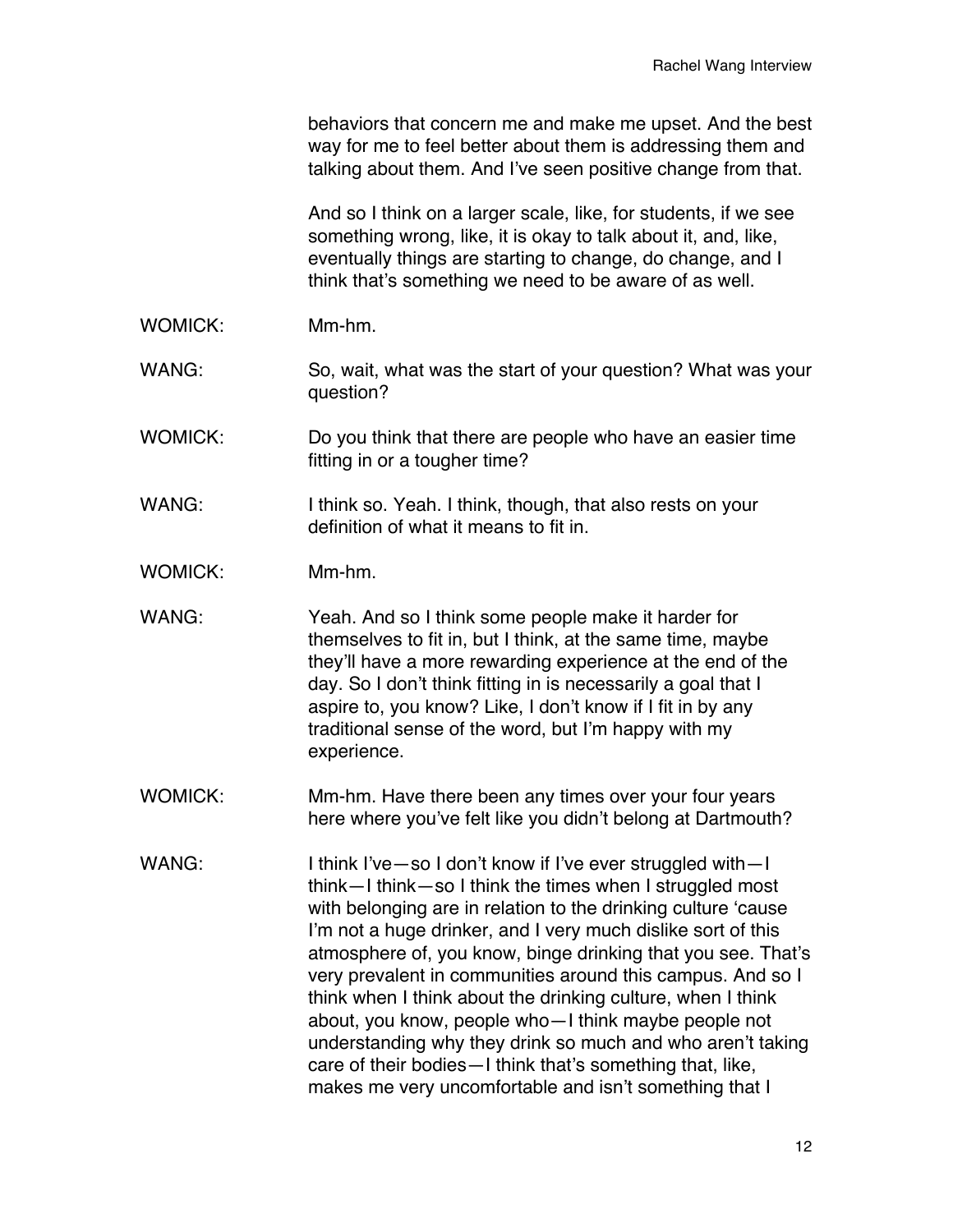want to associate with. But, at the same time, I don't think that necessarily erases my feelings of belonging here. I just think it's, like, I don't want to belong in that context, but, at the same time, like, I recognize that there are lots of spaces on this campus where that is not an emphasis as well.

And so I think I haven't struggled *as* much with the sense of belonging because I think belonging is something that I choose, and so, you know, I choose to stay at Dartmouth, and so—and Dartmouth chose to accept me, so I think, like, you know, those reasons are enough to ensure that, like, I belong here. Now the question is, like, whether or not—and because I choose to be an active participant at Dartmouth, I think that helps with that. So then the question is, you know: What makes me happy here at Dartmouth and then how can I make it so that I'm the happiest that I can be? Yeah.

WOMICK: Okay.

How do you think Dartmouth has changed during your time here?

WANG: I think—overall, I think students have less of an interest in student governance. I think this last year has been pretty transformational in the sense that I think people are really questioning what it means to have a Dartmouth experience. I think freshman year was very much, like, *Everyone is happy at Dartmouth. Dartmouth is great.* And then, you know, different things with, like, the recession and stuff really hit us. I think that was a huge deal, so that—you know, now money is more scarce. Like, the school as a whole has more challenges.

> So then the question is, like,—then you see a lot more of the, "Oh, Dartmouth is bad," "Dartmouth has all these problems," and I think—yeah, I think that's the biggest change, is sort of the disappearance of this mirage of, like, perfection and the sense that everything is peaceful and happy and great.

WOMICK: Mm-hm.

WANG: Personally, I think that it's okay for Dartmouth to be more realistic. I think that is perfectly acceptable and better than the alternative of, you know, everything is peachy. But I also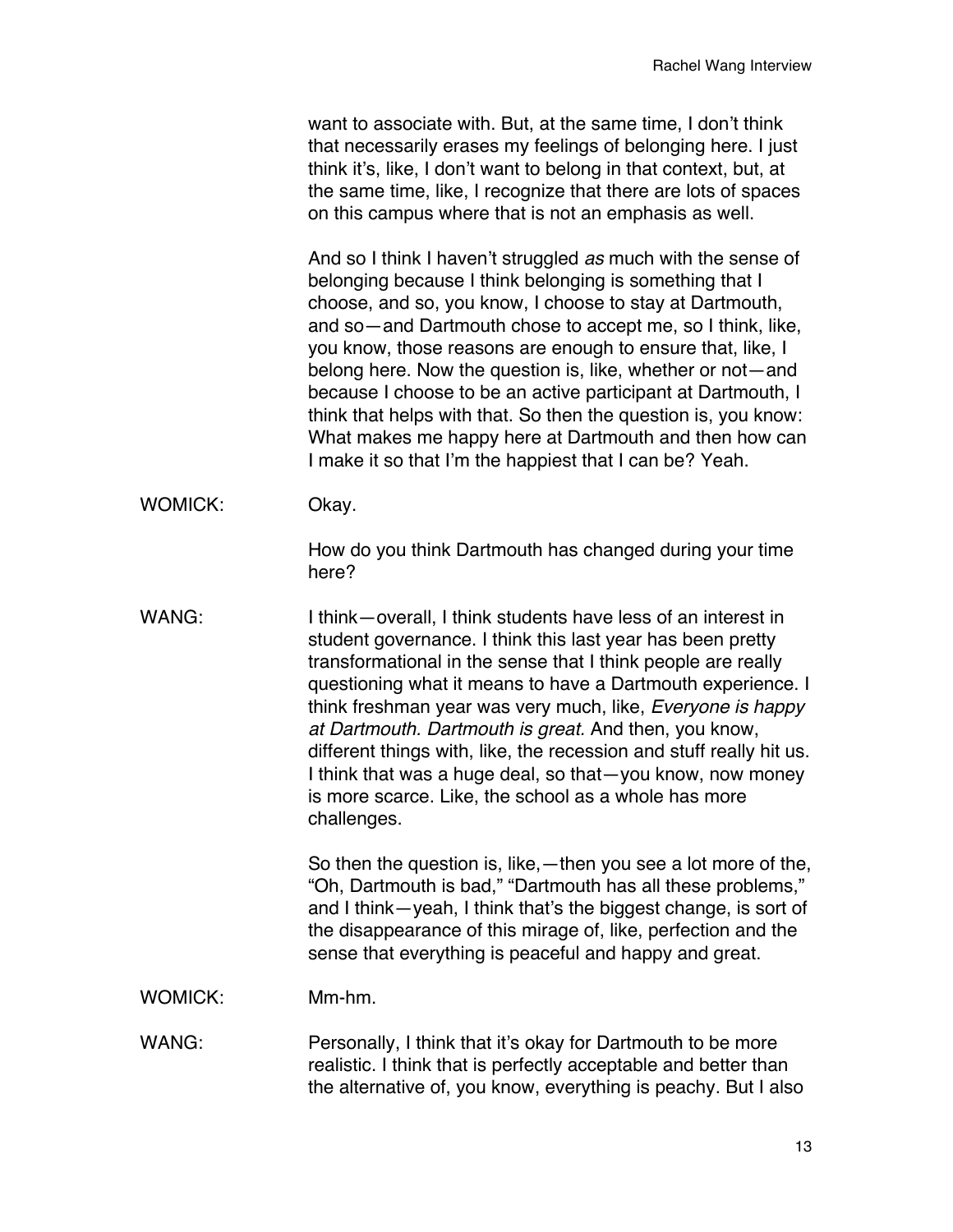think, like, it's important for us to focus on, like, what makes us good and great and build on that as well as, you know, target what makes us not so great.

WOMICK: Mm-hm.

What about you? How do you think you've changed during your time here?

WANG: [Chuckles.] I think I have grown up a lot. I think Dartmouth has been an incredible learning experience. Academically, you know, I've definitely become a better writer. I have learned to articulate my thoughts a little bit more coherently, I hope. And I've just really enjoyed lots of the classes that I've taken and, you know, learning economics, 'cause that wasn't something I really liked in high school but somehow really enjoyed in college. So I don't know. That was pretty exciting to discover.

> I think, really, in other ways that I've changed: I understand the world a little bit better now. I was very, very sheltered in many ways, most ways, coming from Wisconsin, where, you know, people are nice and, in the winter, if you can't shovel, your neighbor will come and plow the sidewalk for you. You know, that was sort of the atmosphere I came from, where people came—my friends had stable family lives, and, you know, none of my friends really struggled with, you know, being able to afford things.

Coming to Dartmouth, I think you have a lot more diversity, and so with that comes, you know, more opportunity to learn, and so I've learned from friends who, you know, maybe struggle with their relationships with their parents. I've learned about friends who, you know, have to work really hard to make Dartmouth more affordable for them. And I appreciate a lot more of what I have in my life. I've learned to really seek out the people who build me up and make me a better individual, who make me question my life, I think.

Okay, so I'm not gonna get emotional here, but I think one of the biggest questions someone asked me was, "If you died tomorrow, would you be happy with what you did?" And so and, I don't know if you know who asked that question to me. That was actually, like, a really upsetting question for me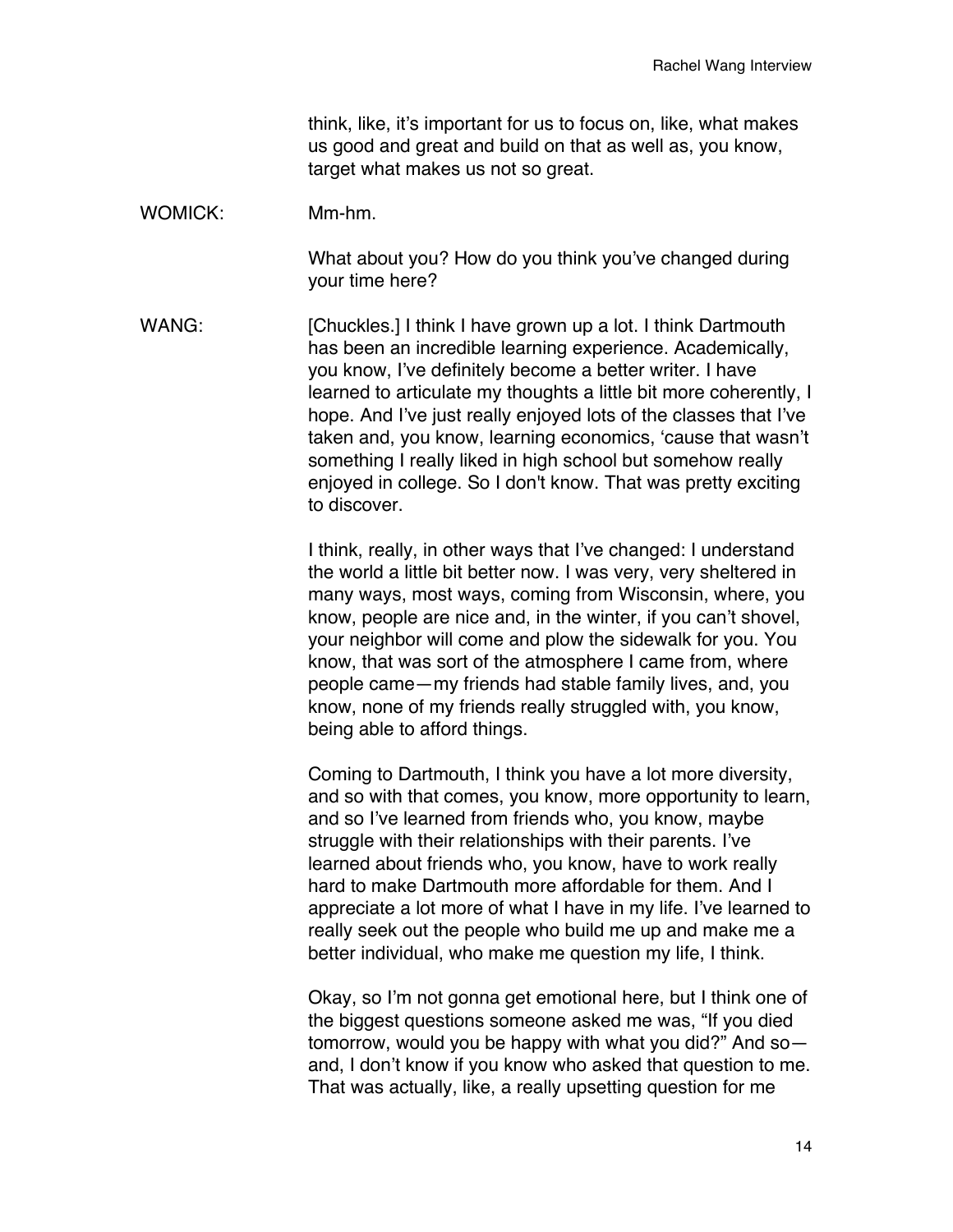when I heard it 'cause I was, like, *Oh, my God! Like, I'm so busy and I don't know if I'm happy with everything that I've done.* And, *Oh, God! I don't want to die tomorrow!*

So [chuckles] this is just terrible! Terrible question. And so I think when she, you know, asked me that, I was very much in sort of denial of this question. Like, *I don't wanna answer that. It's, like, obnoxious.* [Laughter.] But I have thought about that question really, really hard, and I can say that, you know, if I did die tomorrow (heaven forbid!), I would be happy with who I am and how I've lived. And I think part of that is, you know, the fact that I've learned how valuable it is to take care of myself, to take care of the people around me, to know that, like, who I am is not necessarily what award I win or what new organization I join but, like, what I get out of those organizations and, like, how I choose to spend my time and that, you know, maybe lying on the Green for a few hours under the sun, talking to a friend from classes is just as important as, like, you know, studying during those hours. You know, just, like, being able to think about what I do and, like, to live really intentionally, I think, has been the biggest lesson at Dartmouth, to be able to make a decision and say, *I made that decision because of X, Y and Z*, to say, like, *I choose to do these things, and, like, it is what I choose and what I want.* Having that kind of ownership over my life is something that I've learned at Dartmouth.

I think some other great things that Dartmouth has taught me is, like, the ability to just, like, be silly and to dance around and to be crazy, 'cause my friends at home,—like, their idea of a good time is, like, playing board games, which I think is great. I love board games. But I also love, like, a dance party.

WOMICK: [Chuckles.]

WANG: Mand I think that's something that Dartmouth has really taught me to embrace, to be—you know, to own the fact that my dance moves are weird or, you know, to own the fact that, like, I can hug trees around campus and, like, people just ignore me. Like, it's great.

WOMICK: [Chuckles.]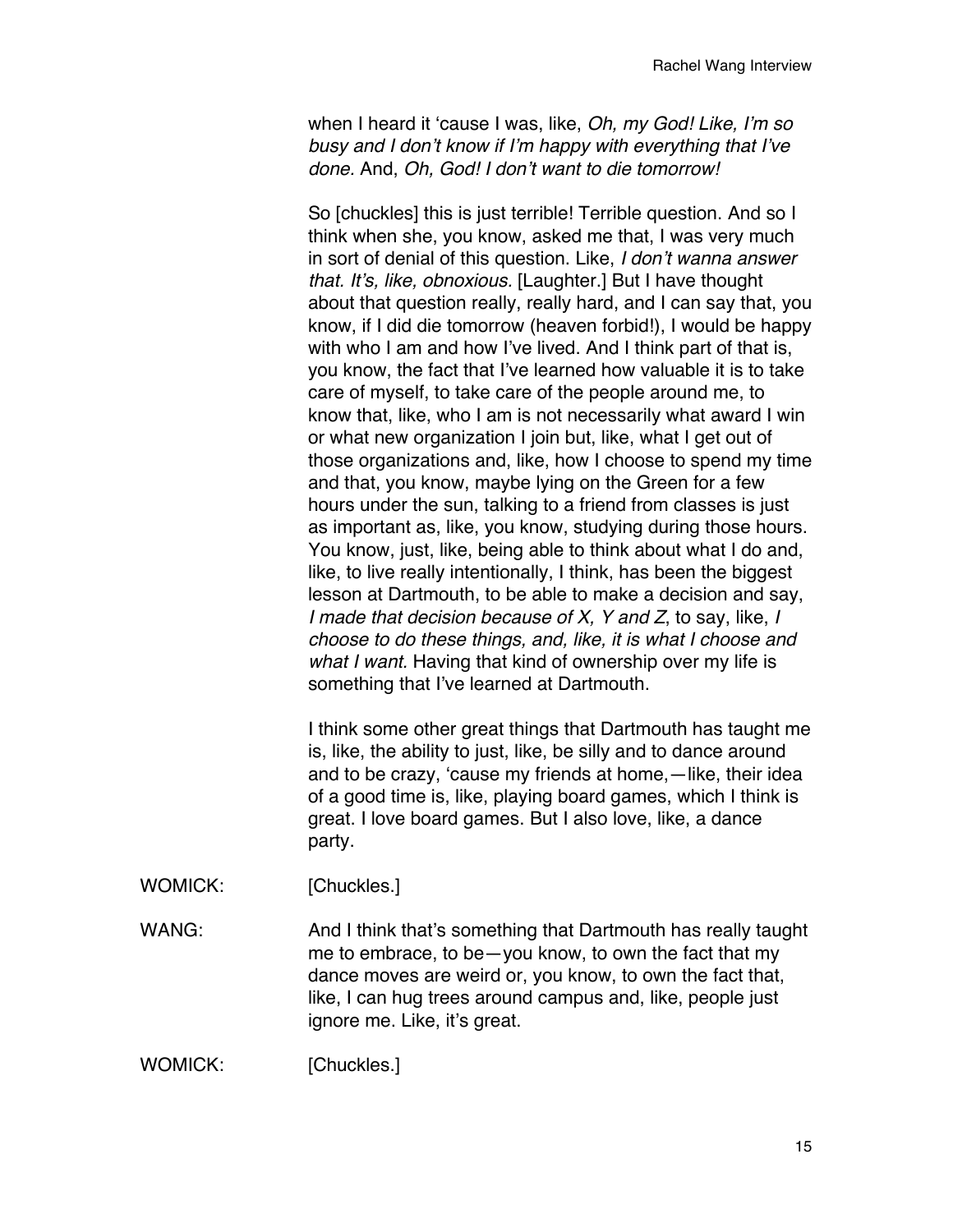- WANG: So I think having that, having people recognize the quirky aspects of my personality and appreciate me for it has been great. So Dartmouth has been an incredible learning experience. I've learned so much. I can go on and on about how much I've learned from Dartmouth. You know, in many ways I think it was a loss of innocence, but college is a loss of innocence. You just learn more things about the world that aren't as happy and, you know, rainbows and leprechauns or whatnot. But at the same time, I'm really glad I've learned those lessons. I'm coming out a stronger individual, and I think I will leave, you know, a stronger individual.
- WOMICK: Looking ahead past graduation, what do you think your involvement with Dartmouth will look like in the future?
- WANG: So I will be moving to DC after graduation, and I am hoping to, you know, still stay connected with a lot of the people who are currently in DC or will be moving to DC. I think there's a huge Dartmouth community in the DC area, and so I definitely want to be a part of that, just on an individual relationship basis.

I am considering joining the DC club also, and I think there is a lot of value to staying connected, just because I've gained a lot from Dartmouth, and I hope that Dartmouth continues to improve, and I think as alums, you know, we sort of have that responsibility. You know, if we are unhappy now with how things are going or if we're happy now about how things are going, we have a responsibility to make sure that others, you know, can either have a better experience or that negatives experiences don't exist anymore. So my goal is to stay connected.

I'm not quite sure how the DC club will be. I think for me probably the strongest involvement will still be through personal relationships, so from the relationships of people in DC and also the relationships of people who won't be, 'cause I have a lot of friends who will not be close to me, and I think that is my number one goal, is to make sure I'm close with the people who are not in DC.

WOMICK: Is there anything we haven't talked about yet? I know there's a lot. Four years here.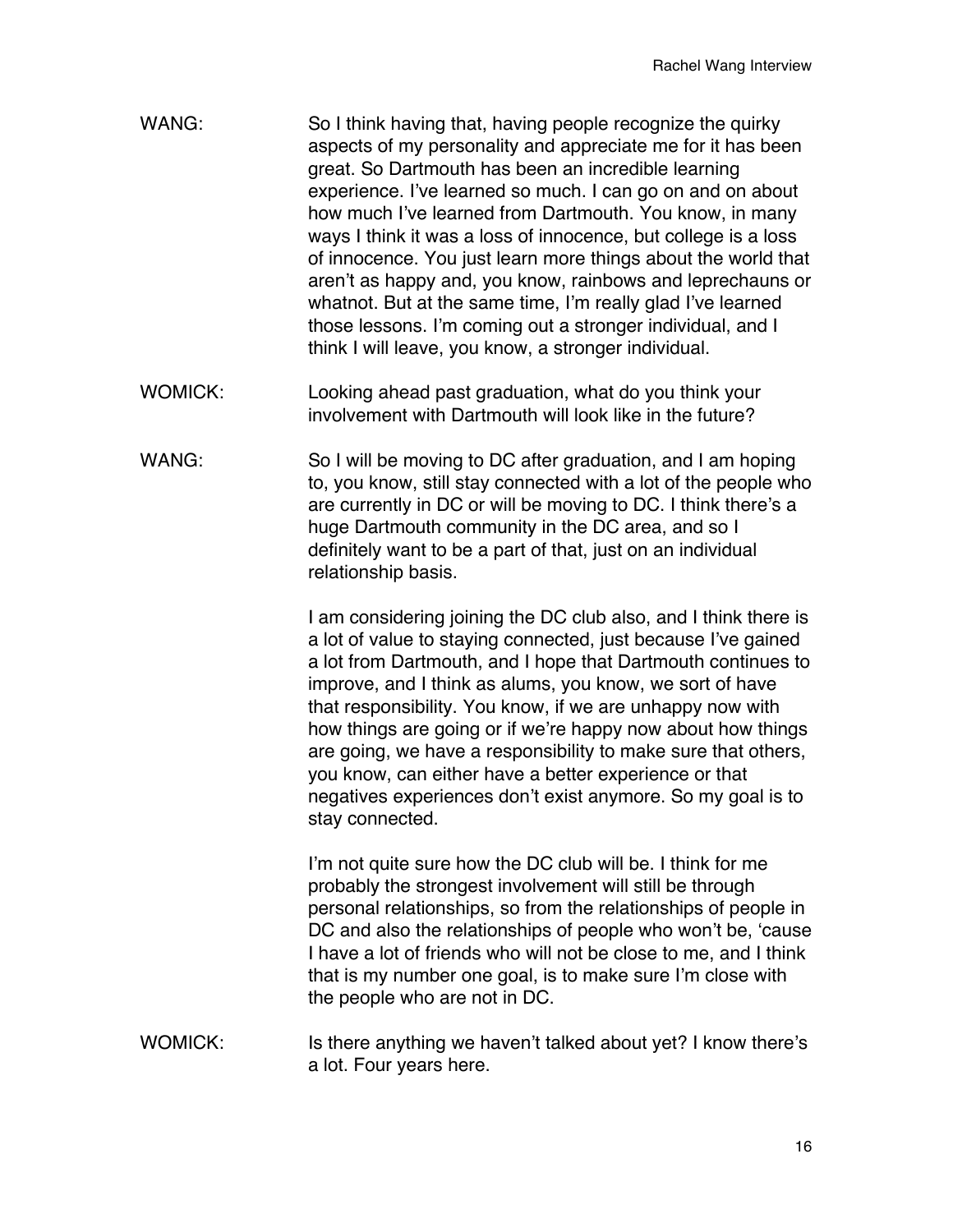- WANG: Hmm. [Pause.] I don't know. Are there any questions about me that you don't know yet?
- WOMICK: [Chuckles.] I'm sure there are so many. I quess I'd be curious: What advice would you give to someone who is considering coming to Dartmouth or maybe someone who's already committed to coming here next year?
- WANG: I would tell them that "one of the first lessons you will learn at Dartmouth is a lot of the things you apply to will reject you," so rejection is something that happens at Dartmouth pretty often. I would advise the person to pick themselves up and keep on trying. And I think that is sort of a lesson that I've taken from Dartmouth, is that, like, if you keep on trying, eventually opportunities open up that suit you and that, you know, sometimes you're not accepted for an opportunity but, looking back, it wasn't the right one for you anyway. And so being able to be strong and say, like, *I'm just gonna try my best*—I think having a good attitude is number one at Dartmouth—you know, having the attitude of—like, being willing to connect with others, being willing to stand up for yourself, to try for new things, but also to not assume that you know people when you first see them, 'cause one thing about Dartmouth students is we are never what we look like from the outside, you know. And I am continually amazed, impressed, shocked, you know, by what I don't know about people that I thought I knew really well.

And so I think having an open mind, having a great attitude and being really excited will take you far at Dartmouth. I think, you know, in order to be an instigator of change if that's something you want to do, you don't have to be down and say, *Oh, like, this is so terrible*; you can be positive and excited and say, *This is what I want. This is what I'm committed to.*

You know, if you don't want to do anything on the policy side of Dartmouth, you just want to go through being a normal student, that's okay. Like, it's okay to be a nerd. It's okay to study. In fact, I recommend it.

WOMICK: [Laughs.]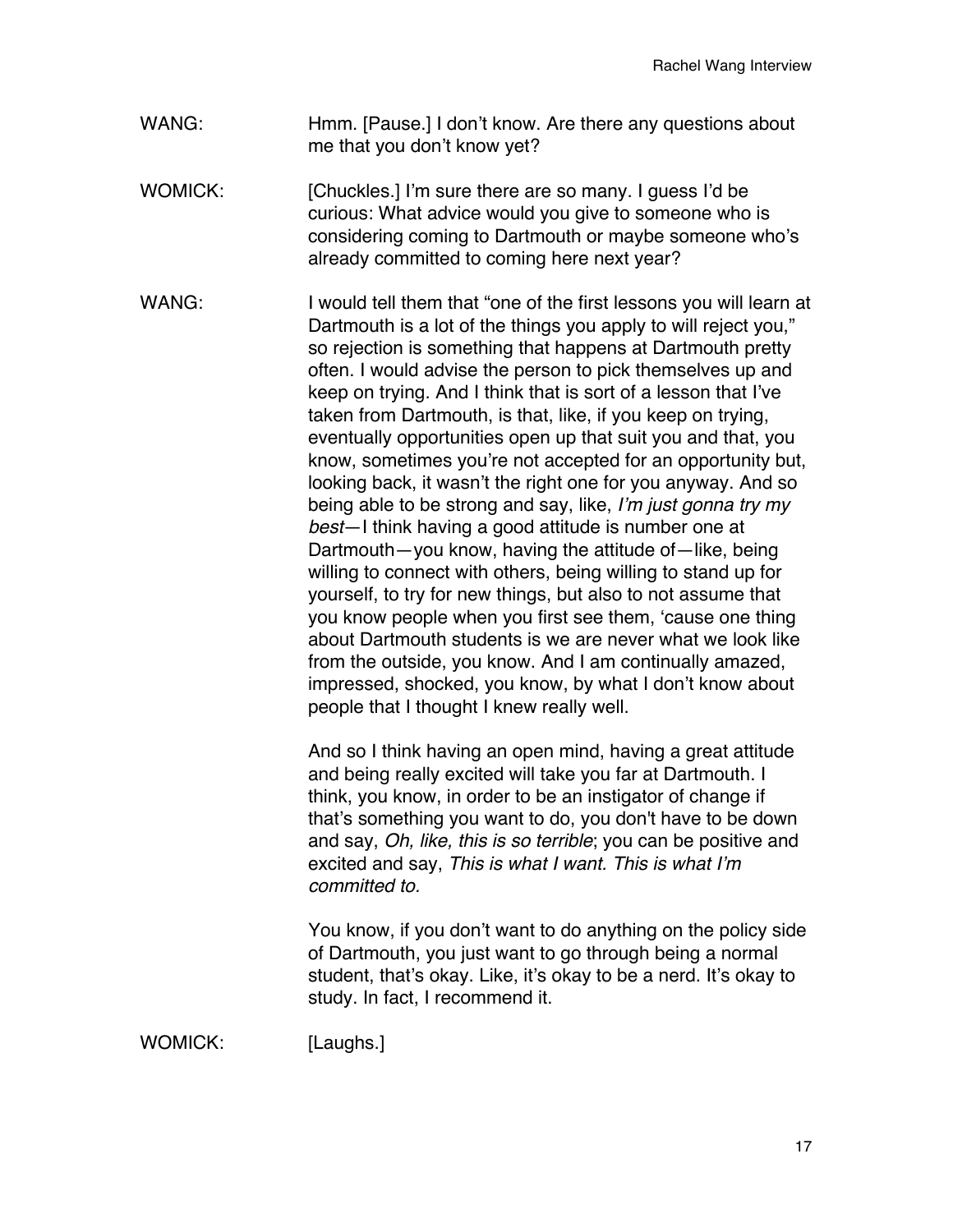WANG: You're gonna do better in your classes if you study. That's something I learned.

WOMICK: [Laughs.]

WANG: You know? [Laughter.] There's just, like,—there's just so much. I think just, like, common sense is important. "Take care of yourself. Don't drive yourself nuts, 'cause if you do, the people around you will be nuts, too." You know, it's fun being nuts, but, like, it's not sustainable as a lifestyle. [Both chuckle.]

> So basically: "Have a good attitude, take care of yourself, take care of the people around you, being mindful of what you want, making sure that you're making decisions that are best for you. Also staying connected to your family and the people who created you and were positive forces in your life before Dartmouth is really important."

Yeah, I feel like if, like, a first-year student came to me and asked me that question, I would just give them, like, a fivehour lecture. [Both chuckle.] Or a five-hour conversation. I would try not to lecture, but there's just so much—and you know what? I think part of it is you're never going to really understand until you've lived the experience. I think,—you know, I've always asked for advice from people, and it doesn't really set in until, like, I've gone through it and lived it and maybe made some mistakes and then had to deal with it.

And so I think one thing is sort of, like, "Yeah, you're gonna listen to my advice today, but you might just make a mistake tomorrow that is something I told you not to do. However, sometimes you need that experience." And so it's valuable. I guess the number one thing is "don't keep on making the same mistake. It's really easy to do that. It's really easy to justify making the same mistake over and over again. Try not to do that."

One thing that *has* changed, actually, in the last four years is, like, the food options here.

WOMICK: [Laughs.]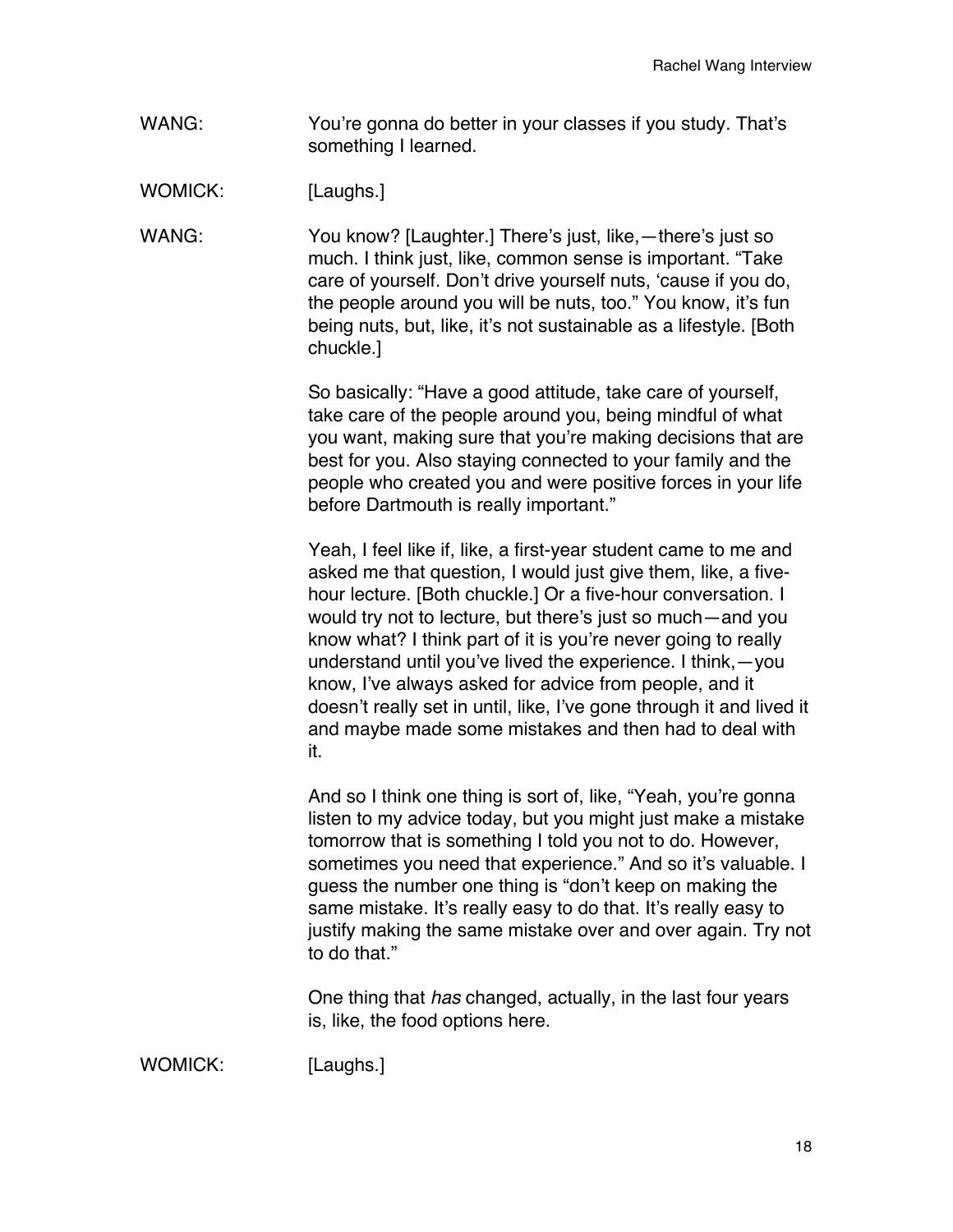- WANG: I don't know if anyone's talked about this, but I'm super passionate about food, and so I find it interesting that, you know, for us, we lost Home Plate, but what I'm starting to realize is, like, the 1953 Commons is pretty exciting. Like, I eat dessert every day and, like, fresh-baked cookies, which—I don't know, I just find that super exciting, and the fact that, like, I can make my own stir-fry. And, you know, like, piece together, like, 50 different items on one plate is, like, both, like, the most overwhelming thing ever for a meal but also, like, a pretty exciting thing. So I will miss the dining halls when I leave. WOMICK: [Chuckles.] WANG: Cooking is great, too. I try to do some of that. I've gotten really good at cooking breakfast over the last few years. WOMICK: [Laughs.] WANG: Cooking BFAB for a variety of organizations does that to you. [Chuckles.] WOMICK: Yeah, I bet it would. [Laughter.] WANG: Are you good at cooking breakfast? WOMICK: Not BFAB type breakfasts, no. WANG: [Laughs.] WOMICK: That's a whole different level. Is there anything you'd like to add before we turn the machines off? WANG: I guess I don't know who will be looking at this or using this.
- Hopefully it's been helpful, but the other thing is I'm always willing to be reached, so if you have any questions about my experience or, you know, want to talk to me, feel free to reach me. I think probably the alumni office could deal with that. Oh, that's so terrifying! But anyway, feel free to reach out to me. I'd love to hear your stories, know what you're up to. So yeah.